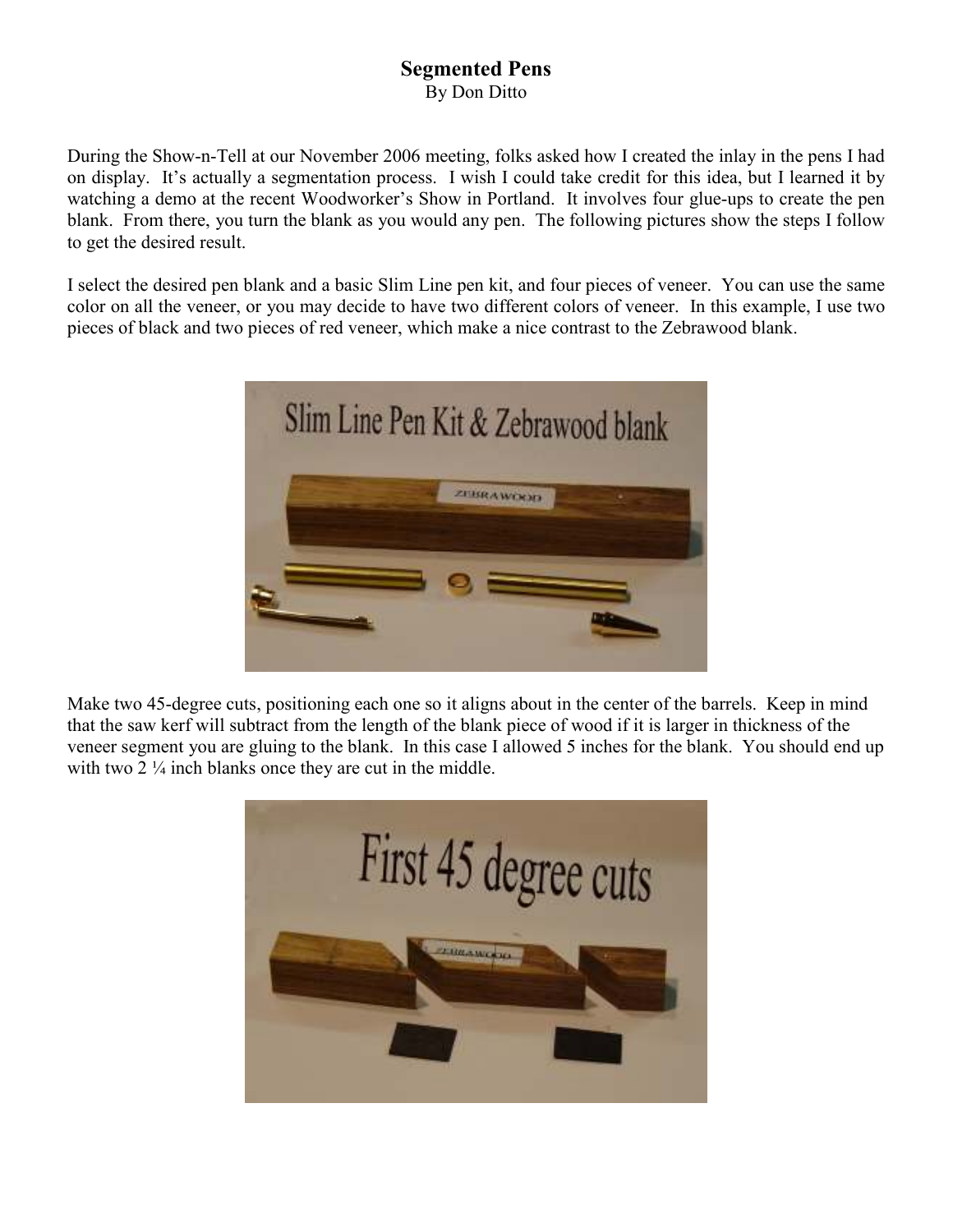Once your first set of veneers have been glued and set, make a second set of 45- degree cuts, going in the opposite direction of the first set. The picture below shows how your pen blank should look after the first two sets of 45-degree cuts have been made, with the veneer segments glued to the blank.

Square up the blanks with a disk sander after the second and third cuts so they lay flat against the miter fence when making the next two cuts.



Rotate the blank 90 degrees in either direction to make the final two cuts. The picture below shows the blank after the third cut has been made, with two pieces of red dyed veneer ready to be glued to blank.

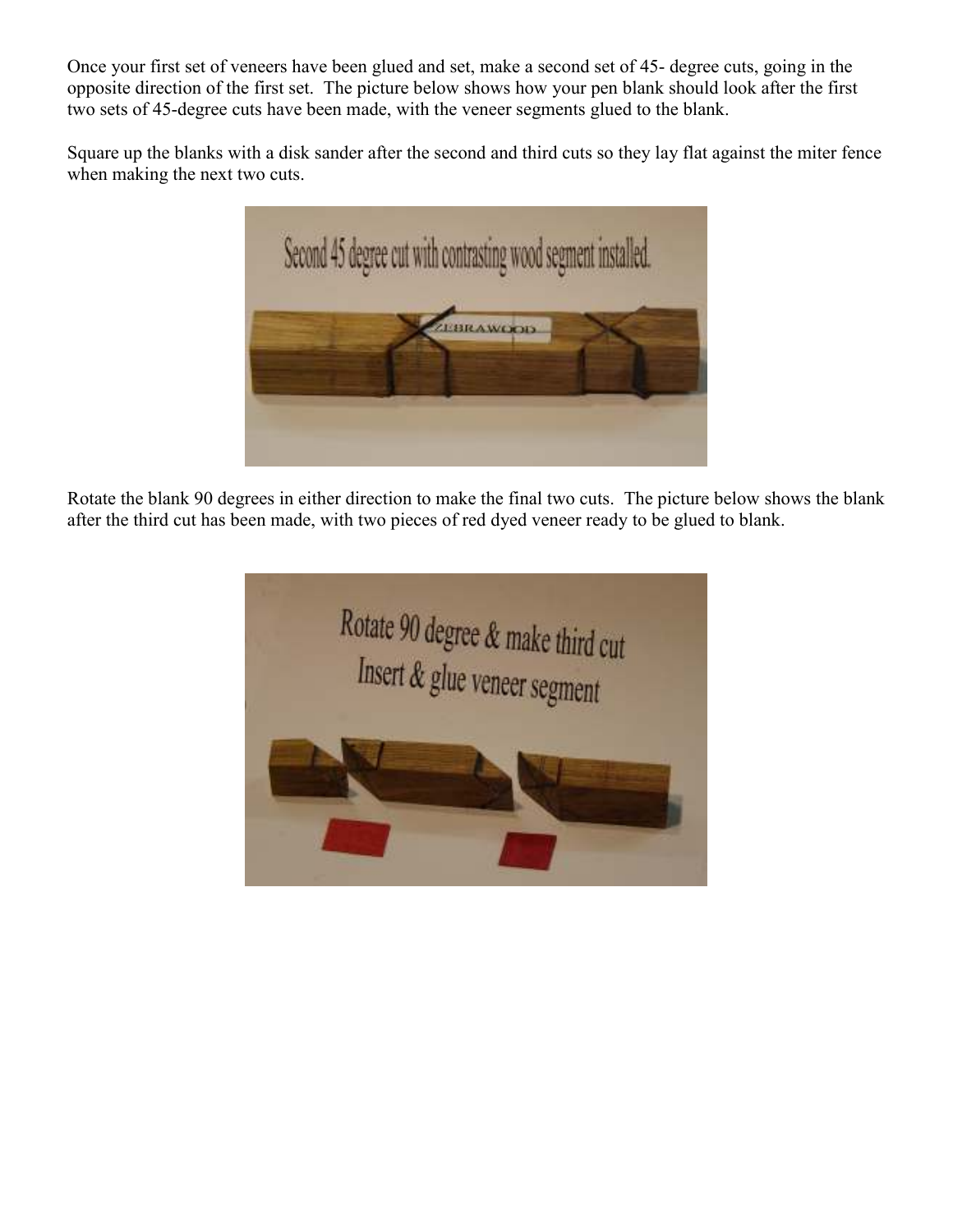I took an existing wood clamp and made a cut out to hold the blank for drilling a 7 mm hole for the kit barrels.



Blank ready to be drilled using a drill press.



.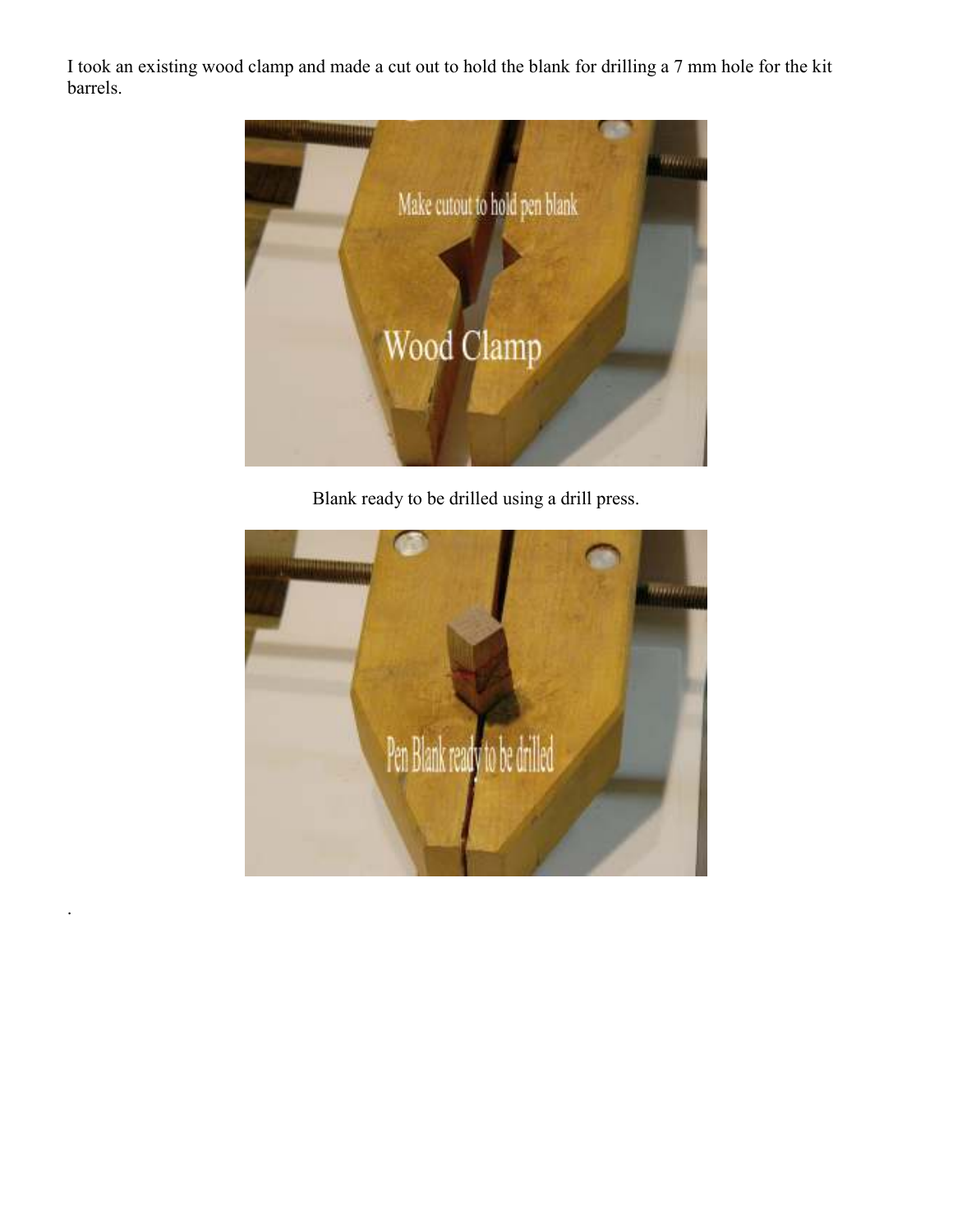Blanks are cut to a length about  $\frac{1}{4}$  inch longer than barrels. Glue the barrels using CA glue. Set with accelerator after pushing barrel into the blank



The blanks are now ready to be turned using a pen mandrel.



The following is a picture of a barrel trimmer and the turned blanks.

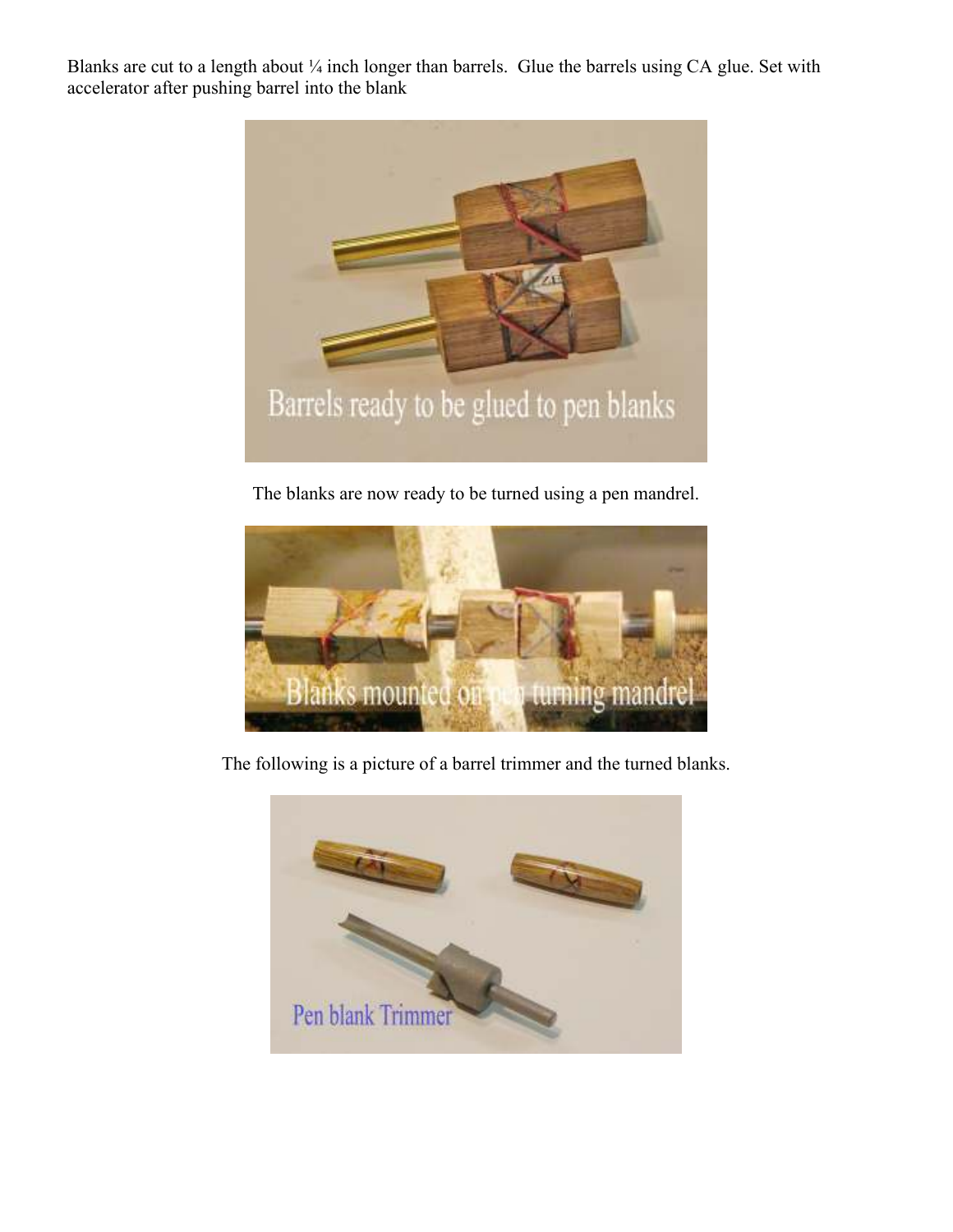Using a wood vise, wood clamp or pen insertion tool, install cap and clip.



Insert tip using wood vise.



Insert twist mechanism to a depth where the pen point is usable when exposed and protected when retracted. Make sure threads are toward the center of the pen before installing.